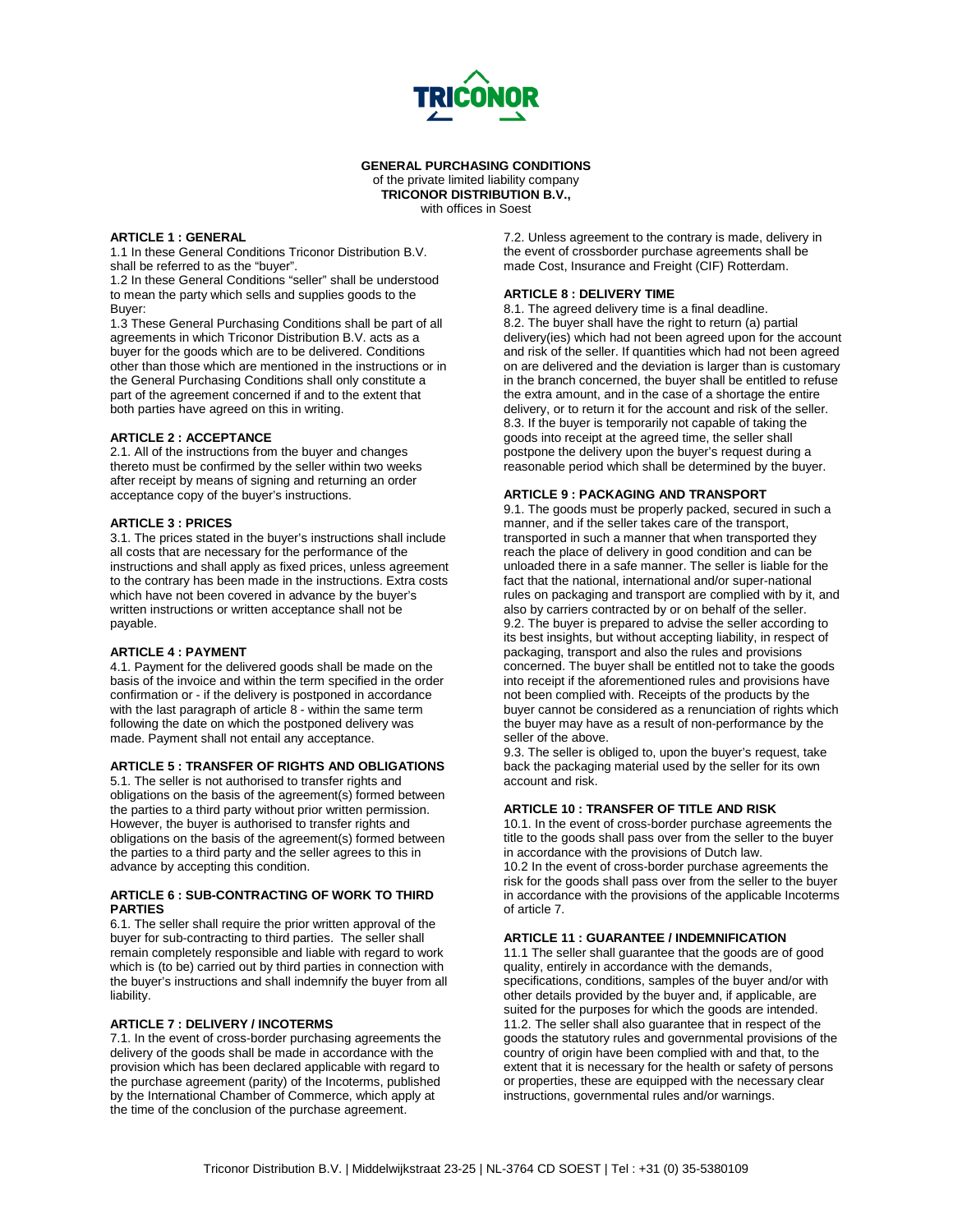

11.3. The seller shall indemnify the buyer from claims which third parties may bring against the buyer as a result of damages which have arisen as a result of actions or failures to act of, or non-performance of obligations towards the buyer by the seller and/or by a third party involved by the latter in the performance of the purchase agreement, including liability on the grounds of product liability.

# **ARTICLE 12 : DEFAULT**

12.1. If the seller does not comply with its obligations including its guarantee obligations - the buyer shall be entitled, insofar as compliance has not become permanently impossible, following a written demand to perform, as it chooses:

- to demand compliance with the agreement as well as compensation for the damages it has incurred;

- to convert the obligation to comply into an obligation to pay compensation as well as additional compensation for the damages it has incurred;

- to dissolve the purchase agreement in whole or in part and to demand compensation for the damages it has incurred without resorting to a court of law.

12.2. In the event of total dissolution any goods which may already have been delivered shall be returned by the buyer to the seller in return for repayment of amounts and costs of transport which have already been paid. In the event of partial dissolution the buyer shall pay a reasonable part of the agreed purchase price for the goods which have already been delivered and accepted by it. To the extent that the buyer elects for performance of the agreement the seller shall be obliged to promptly comply with this in full and to replace any goods which may have been refused at its own expense and risk.

12.3. If replacement is not carried out properly by the seller within a reasonable term which is to be set by the buyer, or if there is insufficient opportunity with a view to the continuity of

the buyer's business for having a replacement carried out by the seller, and also in the case following a notice in default for the duration of the delay in the performance of the agreement or a part thereof, the buyer shall be entitled to implement the replacement or delivery or the performance, as the case may be, in another manner for the account and risk of the seller, without this having consequences for the guarantees stipulated from the seller.

### **ARTICLE 13 : FORCE MAJEURE**

13.1. If one of the parties is unable to comply with its obligations under an agreement as a result of force majeure, that party shall have the right to perform the agreement in whole or in part at a later time, unless the counterparty cannot reasonably be expected to agree to a later performance.

13.2. By force majeure are understood circumstances that prevent compliance with the agreement and which cannot be reasonably imputed to a party. These include (if and in so far as these circumstances render compliance impossible or make it unreasonably difficult): fire, strikes, stagnation in the supply of goods, in the event of unexpected defects and/or disruptions, with one of the parties or their suppliers. 13.3. In the event of a force majeure which is already apparently permanent, or if the force majeure has lasted for longer than three months, the party concerned shall have the right to dissolve the agreement in whole or in part.

### **ARTICLE 14 : APPLICABLE LAW / COMPETENT COURT**

14.1. All agreements shall be governed exclusively by Dutch law. The applicability of the rules of the Vienna Purchasing Convention (CISG) is expressly excluded.

14.2. All disputes between the buyer and a supplier shall be exclusively submitted to the competent Court in Utrecht, The Netherlands, or, at the choice of the buyer, to the competent Court of the place of residence of the supplier.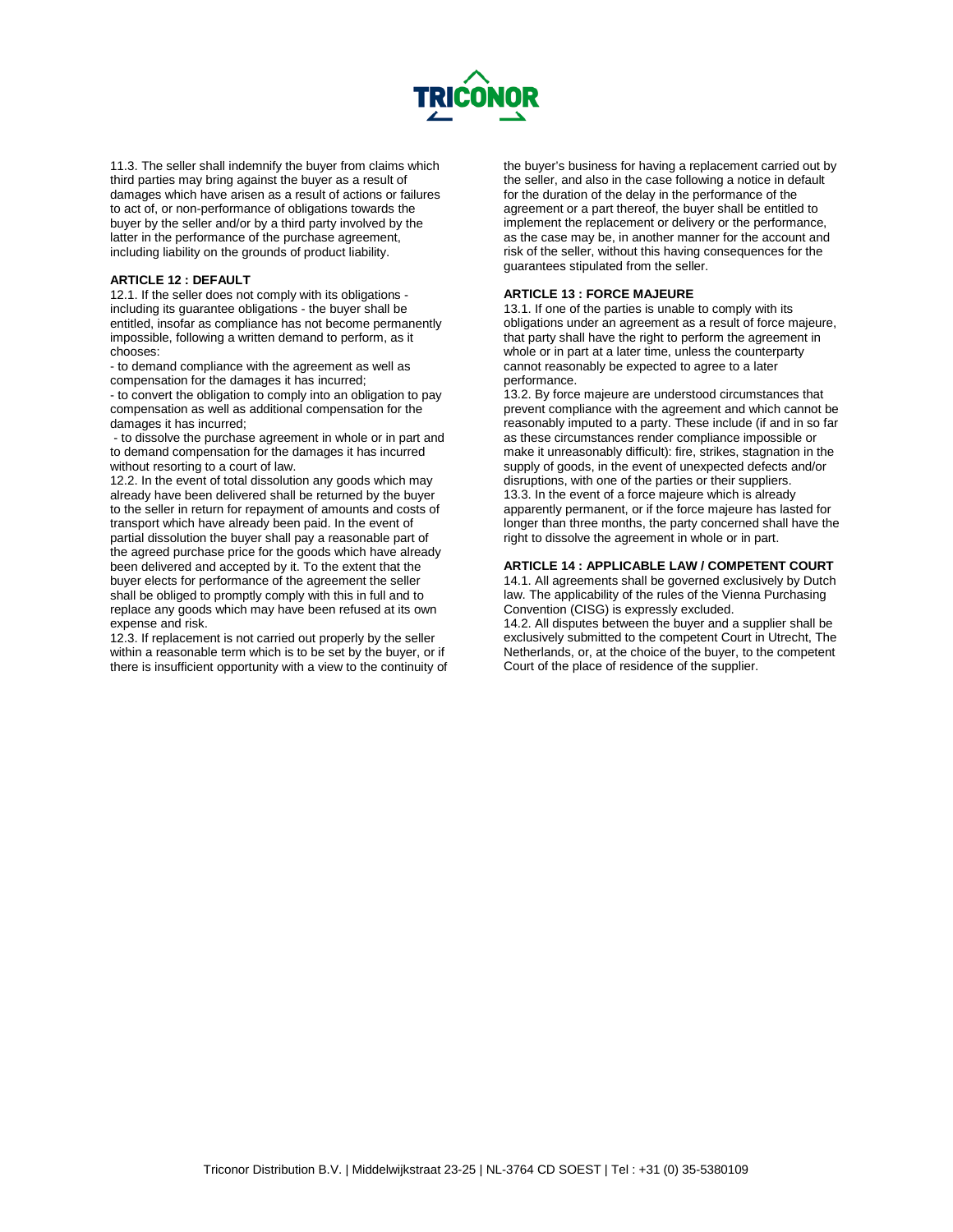

# **GENERAL CONDITIONS OF SALE AND DELIVERY AND PAYMENT CONDITIONS**

of the private limited liability company

**TRICONOR DISTRIBUTION B.V.,**

with offices in Soest

# **ARTICLE 1 : DEFINITIONS**

1.1. In these General Conditions Triconor Distribution B.V. shall be referred to as the "supplier".

1.2. In these General Conditions the "principal" shall be taken to mean the person under whose instructions and for whose account goods are sold and delivered by the supplier. 1.3. "Goods" shall be taken to mean: (chemical) raw materials in the widest sense of the word.

### **ARTICLE 2 : GENERAL / APPLICABILITY**

2.1. These General Conditions shall be applicable to all offers of the supplier and to all agreements with regard to the sale and delivery of goods (including subsequent orders) between the supplier and the principal.

2.2. The applicability of General Conditions of the principal, including Purchasing Conditions, is expressly excluded, unless the supplier accepts the applicability of the conditions of the principal in whole or in part in writing.

# **ARTICLE 3 : OFFERS AND ACCEPTANCE**

3.1. All offers of the supplier shall be entirely without obligation.

3.2. A purchase agreement shall be formed the moment the supplier has confirmed the order in writing to the principal, or at the time that the supplier has commenced to perform the agreement.

3.3. Changes and/or additions can only be made to an agreement by the principal if the supplier consents thereto in writing. The supplier shall not be obliged to accept changes or additions to an agreement.

#### **ARTICLE 4 : PRICES**

4.1. Unless agreement to the contrary has been made, all prices shall not include BTW and shall be in euro.

4.2. Unless agreement to the contrary is made in writing all prices shall apply carriage and insurance paid ("franco") to the business/warehouse of the principal.

4.3. All prices are based on the exchange rates, import duties, taxes, levies etc. which apply at the time of formation of the purchase agreement. If, after one month after the conclusion of the purchase agreement, one or more cost price factors increases, the supplier shall be entitled to charge these on to the principal in whole or in part.

### **ARTICLE 5 : DELIVERY TIME / DELIVERY / RISK**

5.1. A delivery time stated by the supplier or a delivery time agreed upon with the supplier shall never be considered as a final term, unless written agreement to the contrary has been made.

5.2. In the case of cross-border purchase agreements the delivery of goods shall be made in accordance with the provision which has been declared applicable with regard to the purchase agreement (parity) of the Incoterms, published by the International Chamber of Commerce, which apply at the time of the conclusion of the purchase agreement. 5.3. If the principal refuses to take delivery or fails to give the information or instructions necessary for the delivery, the goods will be stored at the principal's risk. The principal will in that case be liable for all additional costs, including in every instance storage costs.

5.4 The supplier is permitted to deliver goods that have been sold in consignments. If goods are delivered in

consignments, the supplier is authorised to invoice each consignment separately.

### **ARTICLE 6 : INSPECTION / COMPLAINTS**

6.1. The principal is obliged to (arrange to) inspect the purchased goods upon receipt before making use of them or allowing others to make use of them and/or transferring them. In particular the principal shall investigate: - whether the correct goods have been delivered;

- whether the delivered goods correspond to what was

agreed as regards quantity; - whether the goods that have been delivered comply with the agreed quality requirements – or in their absence – with the requirements one might expect for normal use or commercial purposes.

6.2 If visible defects or shortcomings are discovered then the principal shall notify these in writing to the supplier within eight days after the delivery. The principal shall notify the supplier of faults that were not visible on delivery within eight days after their discovery, and at the most within thirty days of delivery.

6.3 If the principal has not carried out the investigation as referred to in paragraph 1 or has not notified the faults within the time limits stated in paragraph 2 to the supplier, it can no longer claim that the supplies do not comply with the agreement.

6.4. Well-founded complaints with regard to the delivered quantity shall be treated by the supplier by means of a subsequent delivery of goods or by a (proportional) decrease of the purchase price, this at the exclusive choice of the supplier.

6.5. Well-founded complaints with regard to defects shall be treated by the supplier under observance of the guarantee conditions as stated in article 7.

6.6. Disputes between the principal and the supplier with regard to (visible) defects and quantities shall be settled by one or three experts who are well known in the branch. For each case the principal and the supplier shall assess whether one or three arbiters must be appointed. If there is a case of one arbiter, he shall be appointed jointly by the principal and the supplier. If there is a case of three arbiters, then the principal and the supplier shall each appoint one arbiter, following which both arbiters shall jointly appoint a third arbiter. The arbiter / arbiters shall determine the order of the proceedings. The arbitration shall be held in Utrecht, The Netherlands, and shall be conducted in Dutch. The arbiter / arbiters shall judge (in accordance with Dutch law) "as good men and in fairness". The advice of the arbiter / arbiters shall be binding upon parties.

# **ARTICLE 7 : GUARANTEE**

7.1. If agreed upon in writing the supplier shall guarantee that the goods comply with the requirements, qualities and/or natures which have been described, or are in conformance with the samples and/or test deliveries which were sent. 7.2. The guarantee shall entail that the supplier shall, exclusively as it chooses, deliver replacement goods or award a (proportional) discount on the purchase price. If the supplier delivers replacement goods the principal shall be obliged to immediately return the defective goods at its expense to the supplier. These goods shall become the property of the supplier.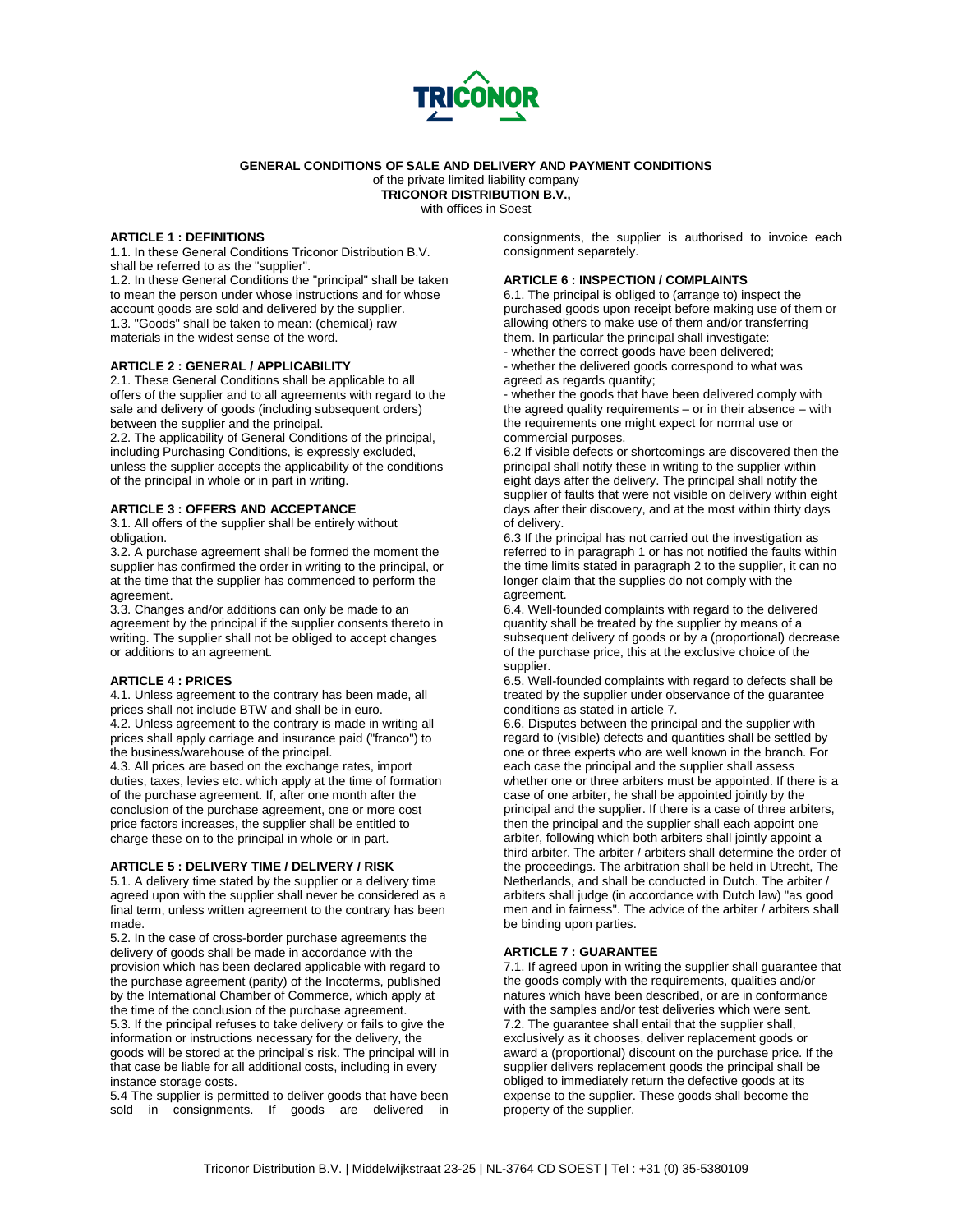

7.3. Unless agreement to the contrary has been made in writing the supplier shall never guarantee that the goods are suitable for a particular purpose.

7.4. A claim invoking the guarantee may only be made by the principal to the extent that the goods have not been repacked, re-loaded, worked, processed and/or have undergone another change (fully or partially).

### **ARTICLE 8 : PAYMENT**

8.1. Unless written agreement to the contrary is made, payment must be made within thirty days after the invoice date. This payment term is a final term.

8.2. If the principal does not pay any amount which it owes in a timely manner, or if the principal applies for a moratorium of payments or is declared bankrupt, the principal shall be in default with automatic legal effect, without the need for a notice in default. In that case all claims of the supplier shall become immediately claimable. The supplier shall also have a claim to payment of 1.5% interest per month as of the date that the principal is in default on the total amount due, and a part of a month shall be counted as a full month.

8.3. All costs incurred for the recovery, both judicial and extra-judicial, shall be for the account of the principal. The extra-judicial costs are set at at least 15% of the total amount due, without the supplier being obliged towards the principal to prove the actual costs incurred. The minimum extrajudicial costs amount to euro 250.00.

8.4. 8.4 A payment by the principal shall serve first as payment of the interest which is due and thereafter as payment for the costs incurred for the recovery. Only after payment of these amounts shall a payment serve to reduce the claim(s) for outstanding principal amounts.

8.5. The principal shall not be entitled to apply set-off (compensation of debts) or suspend payment. 8.6. The supplier shall be entitled, also during the performance of an agreement, to demand that the principal pays in advance or puts up security in the form of documentary credit or a bank guarantee, this alongside the securities governed in these General Conditions.

8.7. The letter of credit must be opened, or the bank guarantee must be given, by a banking institution which must be approved in advance by the supplier.

8.8. The letter of credit must be irrevocable and transferable. The letter of credit must be payable against the submission of invoices and/or customary shipping and/or transport documents.

8.9. A bank guarantee must be irrevocable and must entail an independent obligation for the bank to make payment itself in the event of non-payment by the principal.

#### **ARTICLE 9 : RETENTION OF TITLE**

9.1 The title to the goods delivered by the supplier shall continue to be held by the supplier until the principal has complied with all the following obligations by virtue of all (purchase) agreements concluded with the Supplier: - the purchase consideration(s) relating to the goods

supplied or to be supplied themselves,

- any claims for non-performance on the part of the principal of any purchase agreements.

The supplier shall be entitled to take possession of the goods which have been delivered, which are the subject of the retention of title referred to in paragraph 1, by, among other things, entering the site /warehouse of the principal, to which end the principal now already awards the supplier an irrevocable authorization for that event. In such event the principal shall render its full co-operation on pain of forfeiture of a penalty equal to 10% of the amount due for each day or

part of a day that the principal fails to comply with this obligation.

9.2. As long as the title to the goods has not passed over to the principal the latter may not pledge, dispose of, loan or let the goods or have them taken from its powers in any manner or under any title whatsoever, without prejudice to the provisions in article 9.3.

9.3. The principal shall be permitted to sell the goods within its normal business operations, on the understanding that, until the principal has paid for the goods in full and has complied with its further obligations arising under similar agreements with the supplier and/or under these General Conditions, the supplier shall assume the rights of the principal against its customer(s). The aforesaid rights shall expressly include all claims and any (future) claims on account of damages to or loss of goods. The principal now assigns these rights for that event and to the extent that it is necessary to the supplier, and the supplier accepts this assignment.

9.4.The principal undertakes that, upon the first request of the Supplier, with regard to the goods delivered subject to retention of title:

- to insure the goods and to keep them insured against damage caused by fire, explosion and water as well as against theft and to make this insurance policy available for inspection on first demand.

- to pledge all claims of the principal on insurers in relation to goods delivered subject to retention of title to the supplier in accordance with the procedure set forth in Section 239, Book 3 of the Netherlands Civil Code;

- to pledge any claims that the principal acquires on its customers by selling on goods delivered by the supplier subject to retention of title to the supplier in accordance with the procedure set forth in Section 239, Book 3 of the Netherlands Civil Code;

- to label the goods delivered subject to retention of title as property of the supplier and to store these separately from goods belonging to third parties;

- to render its co-operation in any other way in all reasonable measures that the supplier may wish to take to protect its title to the goods and that do not unreasonably interfere with the principal's normal business operations.

# **ARTICLE 10 : LIABILITY**

10.1. The liability of the supplier towards the principal shall be limited to the performance of the guarantee obligation described in article 7.

10.2. Except for the case in which there is a question of purposeful action or crass fault of the supplier, the supplier shall never be liable for any damage to goods of the principal, third parties and/or persons arising from the performance of the agreement.

10.3. If and to the extent that, despite the provision in article 10.1 and article 10.2, the supplier shall have any liability, this liability of the supplier shall be limited in the event of damages to goods to the repair and replacement costs and in the event of damages to persons to an amount of a maximum of 45,380.00 euro per case of damages or connected series of events.

10.4. Claims for damages must be reported in writing to the supplier within three months after the principal discovered or could have discovered the damages, on pain of nullity of any right to compensation for damages.

10.5. The principal shall indemnify the supplier from all claims of third parties on account of damages which have occurred as a result of or in connection with goods delivered by the supplier to the principal.